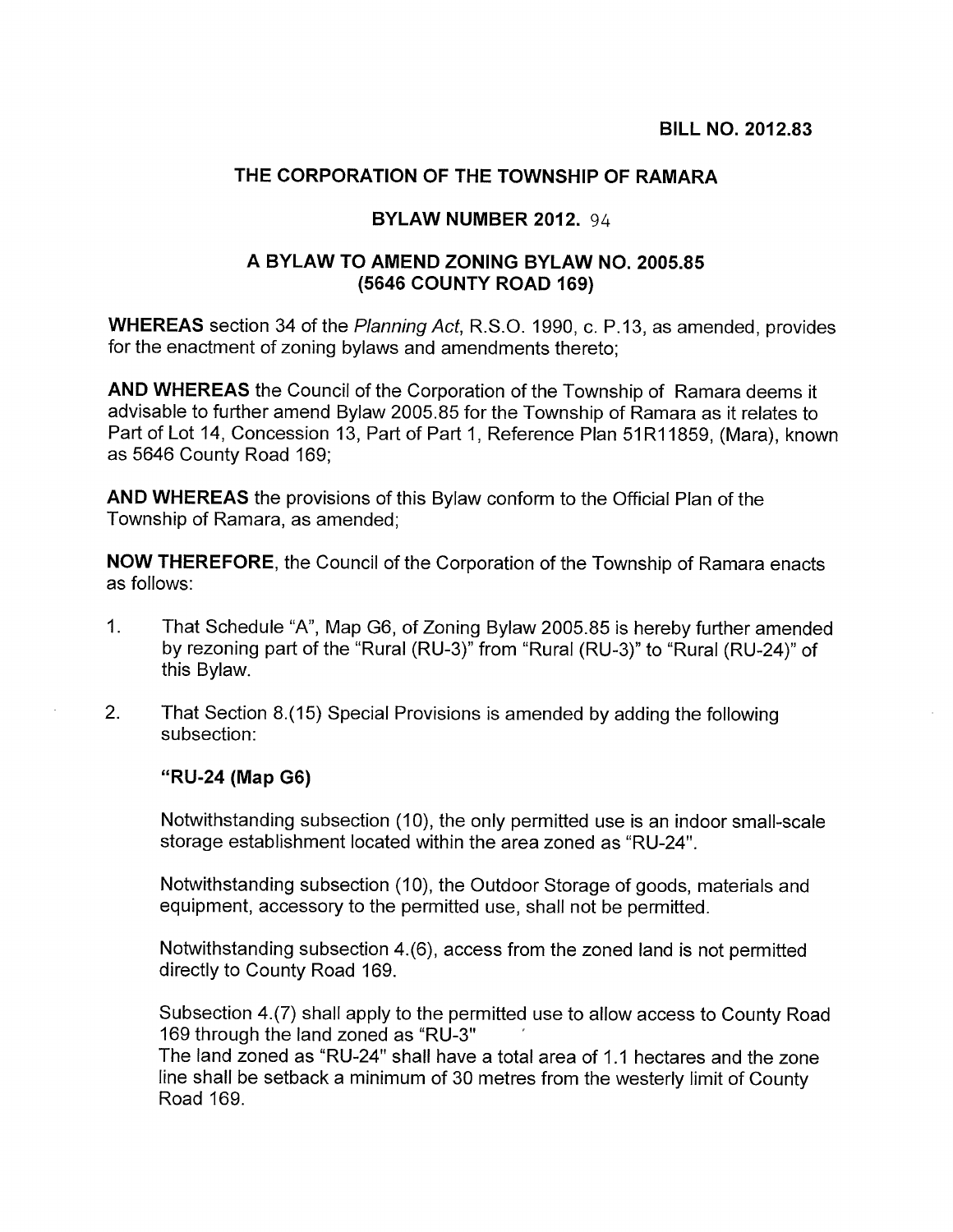The permitee of the land zoned as "RU-24" for the permitted use shall be fenced.

All other relevant provisions of this Bylaw shall apply."

- 3. That Schedule "A" attached, does and shall form part of this Bylaw.
- 4. That this Bylaw shall come into force and take effect on the date of the passing thereto, subject to the provisions of Section 34 of the Planning Act, as amended.

BYLAW READ A FIRST, SECOND AND THIRD TIME AND PASSED THIS 19TH DAY OF NOVEMBER, 2012.

William Duffy, Maybŕ (

/') anic Marian<br>Janice E. McKlinnon, Clerk